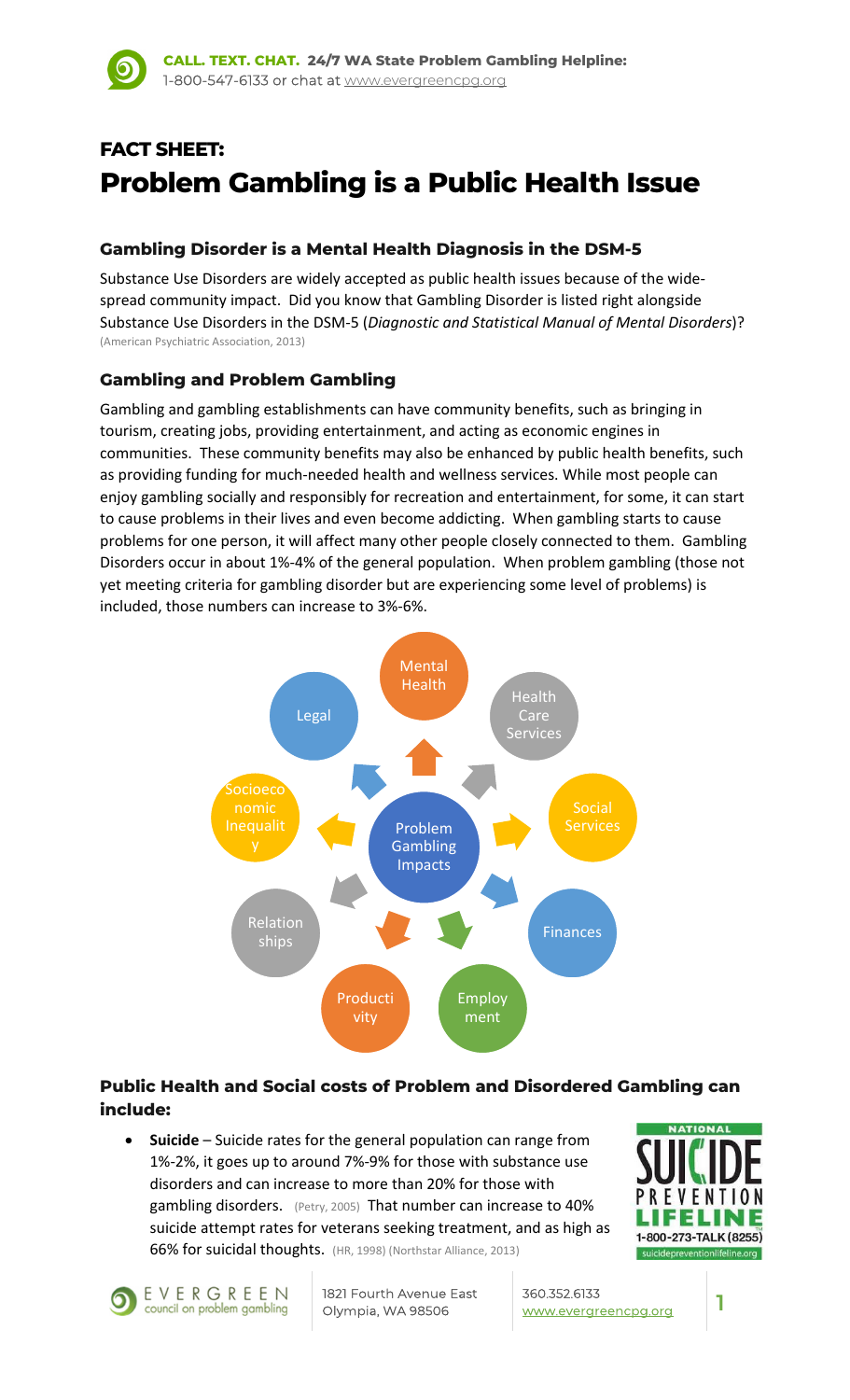- **Increased utilization of health care services** Use of primary and emergency care due to health impacts caused by stress of gambling losses, relationship issues, and other health concerns attributable to stress and sedentary gambling for extended periods of time.
- **Increased utilization of social services** Mental health and addiction treatment services at times are not covered by insurance and are paid for by state funding, grants, donations, or other community and tribal funding sources. Also, child welfare services may get involved because of gambling problems. (Williams, Rehm, & Stevens, 2011)
- **Bankruptcy** Approximately 20%‐30% of those with gambling disorders file for bankruptcy, compared to 4.2% of non-gamblers and low-risk gamblers. (Gerogia State University, 2020) (Grinols, 2004) (National Opinoin Research Center, 1999)
- **Debt** Some have debt of hundreds of dollars, some thousands, some tens or hundreds of thousands, it's possible to accrue enough gambling debt that it cannot be paid back in their lifetime.
- **Employment and productivity costs** Reduced time at work due to gambling or loss of job. Reduced productivity at work due to lack of concentration or harassment by collection agencies.
- **Family costs** Family loss of economic lifestyle, savings, college fund, mortgage, property, mental health issues, and relationship costs. Rates of intimate partner violence and child abuse increase where problem gambling is present, especially when substance use is co‐occurring. Children may act out or perform less well in school. Children may be left unattended at home or in vehicles due to long hours of care‐giver's gambling.
- **Divorce** Divorce rates for those with problem gambling and gambling disorder are higher than for the general population or low‐risk gamblers. Broken homes leave a legacy of negative impacts on families. (Gerogia State University, 2020) (Grinols, 2004) (National Opinoin Research Center, 1999)
- **Socioeconomic Inequality** Lower income people consistently contribute proportionately more of their income to gambling than do middle‐ and high‐income groups. (Williams, Rehm, & Stevens, 2011)
- **Property loss** For stolen, sold, or pawned property, costs of property crimes related to gambling are in the millions. (Gerogia State University, 2020)
- **Lost and abused dollars** May include non‐reported theft crimes or "borrowed" money that is not returned. (Gerogia State University, 2020)
- **Crime and correctional costs** Crimes often associated with problem gambling are embezzlement, forgery, theft, insurance fraud, and domestic violence. Monetary costs spent on these crimes include policing, prosecution, incarceration, and probation. There is rarely ever treatment or recovery services offered. (Williams, Rehm, & Stevens, 2011)

### **Public Health Action Plan – Let's do this together! (Rugle, unknown)**

- Increase public awareness of problem gambling.
- Identify problems early.
- Promote informed and balanced attitudes and behaviors toward gambling and gamblers.
- **Make responsible gaming choices.**
- Protect those most vulnerable from gambling-related harms.



This Photo by Unknown Author is licensed under CC BY‐NC‐ND